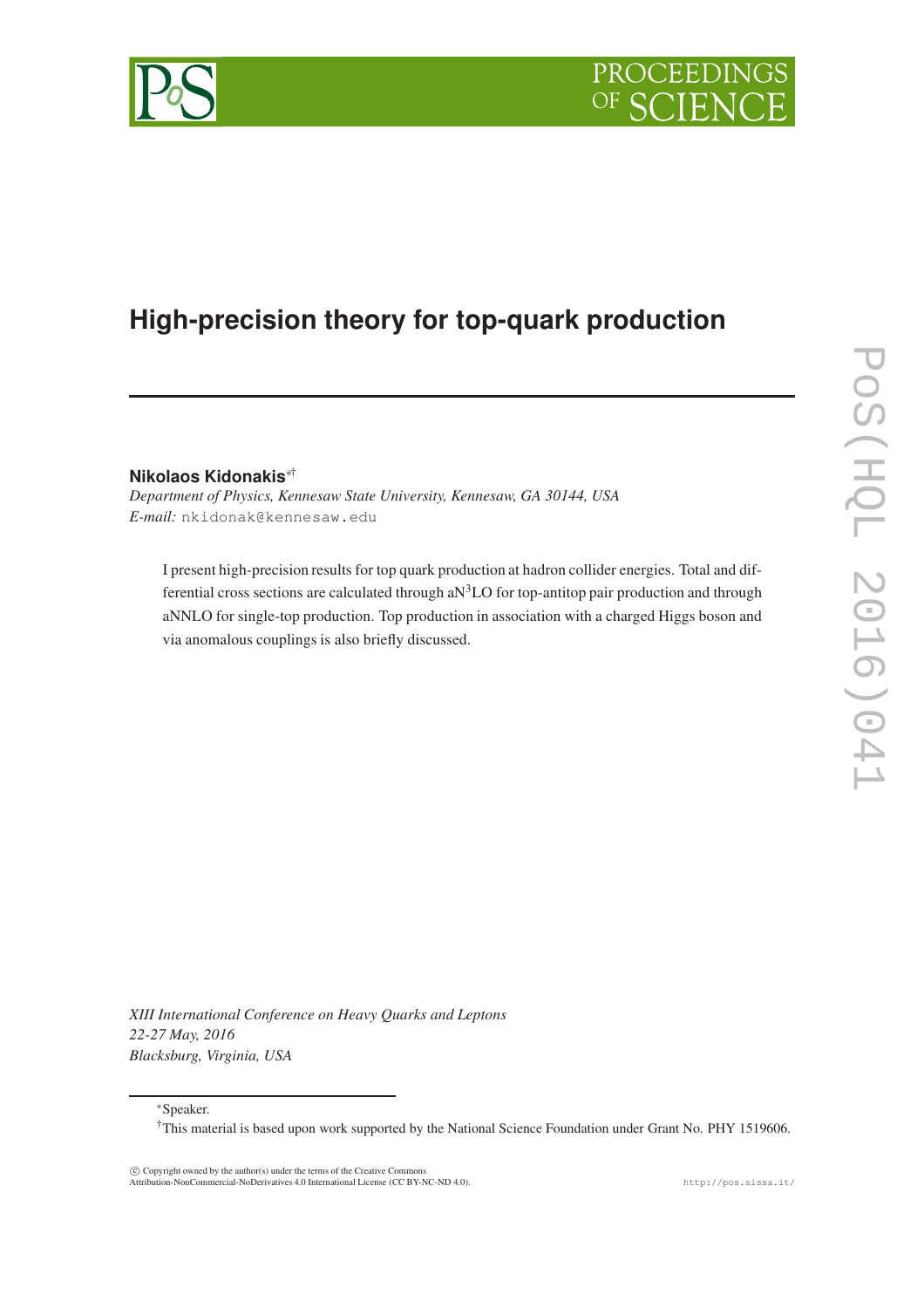# 1. Introduction

The top quark is the heaviest elementary particle ever discovered and thus holds a very special place in the list of fundamental particles. It is predominantly produced in hadron colliders via top-antitop pair production processes and to a lesser extent via single-top production channels (for recent reviews see [1, 2]). Associated top production with a charged Higgs boson and top production via anomalous couplings are also of interest.

The QCD corrections to top production processes are typically quite large and need to be included for precise predictions. At current collider energies these corrections are dominated by soft-gluon emission. Thus one can derive excellent approximations to high-order corrections by calculating soft-gluon corrections. Such corrections need to be calculated through  $N<sup>3</sup>LO$  to achieve percent-level or better precision.

In this paper we present high-precision theoretical results for top quark total and differential cross sections in various processes, including top-antitop pair production [3, 4, 5] in Section 2, single-top production [6, 7, 8, 9, 10] in Section 3, top production in association with a charged Higgs boson [11] in Section 4, and top production via anomalous couplings [12] in Section 5.

# 2. Top-antitop pair production

The QCD corrections for  $t\bar{t}$  production are quite large. Fixed-order NNLO calculations are now available based on a variety of analytical and numerical approaches by many groups (see [2, 13] for reviews). Soft-gluon corrections are dominant [3, 4, 5] and they approximate the exact results very well at both NLO and NNLO.

We can calculate/resum these soft corrections at NNLL accuracy. Various approaches have been proposed over the years (see [13] for a review) and there are big differences in the accuracies of the various approximations. The method we use here has been the most successful in predicting the NNLO results, and the calculations of additional soft-gluon  $N<sup>3</sup>LO$  corrections from NNLL resummation provide the best theoretical predictions for the production cross sections and differential distributions [3, 4, 5].

Approximate  $N^3LO$  (a $N^3LO$ ) predictions for the  $t\bar{t}$  cross section are derived by adding the third-order soft-gluon corrections to the fixed-order results:

 $aN^3LO = LO + NLO + NNLO + soft-gluon N^3LO$  corrections

# 2.1 Top-antitop pair a $N^3LO$  cross sections at the LHC and the Tevatron

In Fig. 1 we plot the aN<sup>3</sup>LO [3]  $t\bar{t}$  total cross section with theoretical uncertainties at Tevatron and LHC energies and compare with recent data. The left plot shows results for the cross section at 1.96 TeV Tevatron energy as a function of top quark mass while the plot on the right shows the cross section as a function of the LHC energy. The agreement between data and the  $aN<sup>3</sup>LO$ predictions is excellent in all cases.

The aN<sup>3</sup>LO total *tt*<sup> $\bar{t}$ </sup> cross section with  $m_t = 173.3$  GeV and MSTW2008 NNLO pdf [14] takes the value of  $810^{+24+30}_{-16-32}$  pb at 13 TeV LHC energy, where the first uncertainty is from scale variation and the second is the pdf uncertainty at 90% CL.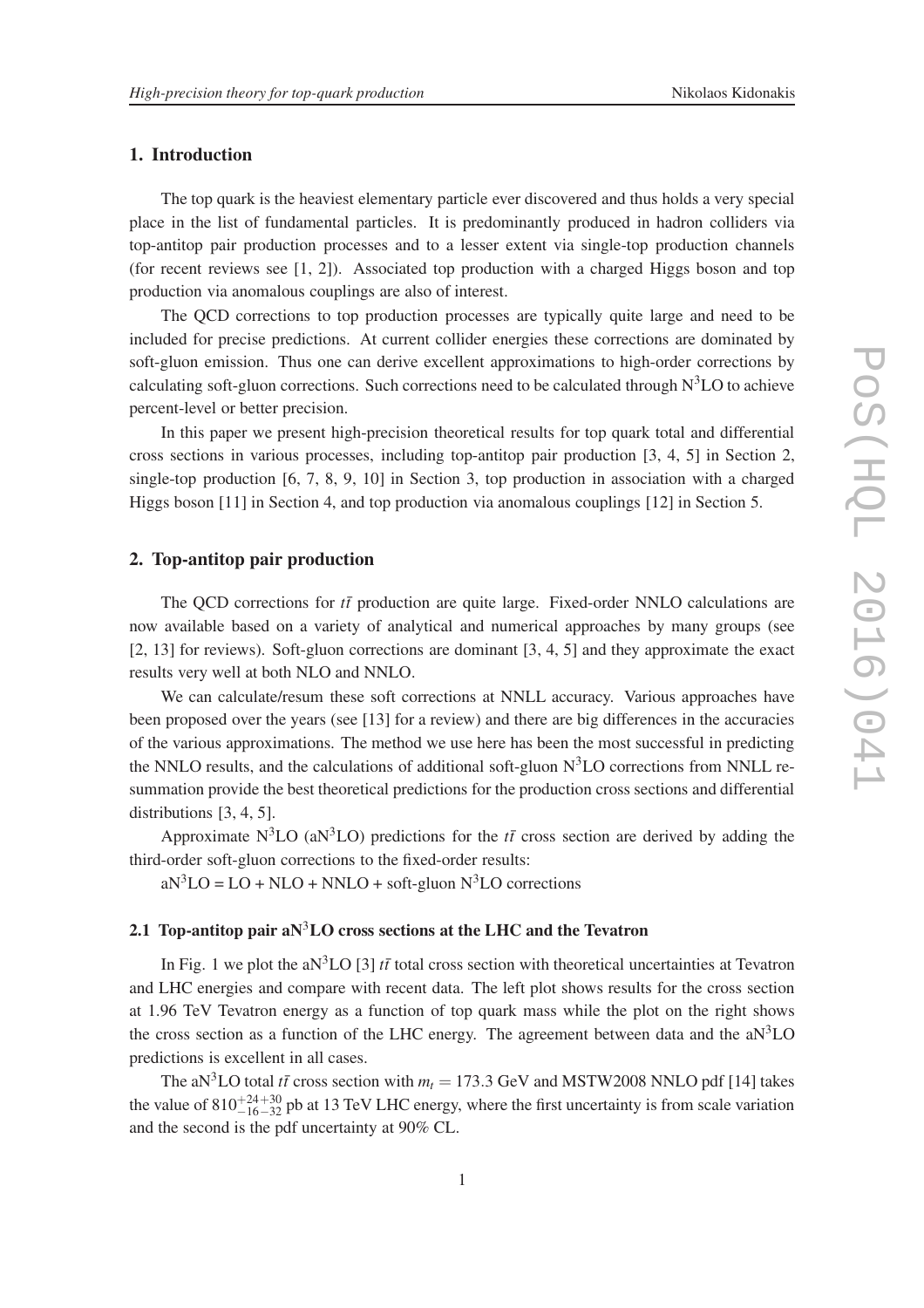



**Figure 1:** Top-antitop aN<sup>3</sup>LO cross sections at (left) the Tevatron compared with combined data from the CDF and D0 collaborations at 1.96 TeV energy [15]; and (right) the LHC compared with combined data from ATLAS and CMS at 7 TeV [16] and 8 TeV [17], and with the new data at 13 TeV from ATLAS [18] and CMS [19].

# 2.2 Relative size of the perturbative corrections

The relative sizes of the higher-order corrections and the convergence of the perturbative series are of course of great interest. We write the perturbative series through third order in the strong coupling as

$$
\sigma^{aN^3LO} = \sigma^{(0)} \left[ 1 + \frac{\sigma^{(1)}}{\sigma^{(0)}} + \frac{\sigma^{(2)}}{\sigma^{(0)}} + \frac{\sigma^{(a3)}}{\sigma^{(0)}} \right]
$$
(2.1)

where  $\sigma^{(0)}$  is the LO cross section,  $\sigma^{(1)}$  and  $\sigma^{(2)}$  are respectively the complete NLO and NNLO corrections, and  $\sigma^{(a3)}$  are the aN<sup>3</sup>LO corrections.

| corrections                    | Tevatron 1.96 TeV | LHC 7 TeV | LHC 8 TeV | LHC 13 TeV | LHC 14 TeV |
|--------------------------------|-------------------|-----------|-----------|------------|------------|
| $\sigma^{(1)}/\sigma^{(0)}$    | 0.236             | 0.470     | 0.476     | 0.493      | 0.496      |
| $\sigma^{(2)}/\sigma^{(0)}$    | 0.106             | 0.178     | 0.177     | 0.172      | 0.170      |
| $\sigma^{(a3)}/\sigma^{(0)}$   | 0.068             | 0.066     | 0.059     | 0.045      | 0.043      |
| $\sigma^{aN^3LO}/\sigma^{(0)}$ | L <sub>410</sub>  | 1.714     | 1.712     | 1.710      | 1.709      |

Table 1: The fractional contributions to the perturbative series for the  $t\bar{t}$  cross section.

In Table 1 we show the values of the ratios of the higher-order corrections to the LO cross section as well as the ratio - in the last line - of the total  $aN<sup>3</sup>LO$  cross section to the LO cross section. It is clear that higher-order corrections are very sizable for total cross sections, and this also holds for differential distributions. It is also obvious that NNLO is not enough! The  $aN<sup>3</sup>LO$ corrections are clearly needed for precision physics.

# 2.3 Top-quark aN<sup>3</sup>LO  $p_T$  distributions at the LHC

In Fig. 2 we plot the aN<sup>3</sup>LO [4] top-quark normalized transverse-momentum,  $p_T$ , distribution with scale variation at 7 TeV LHC energy and compare with CMS data in the dilepton and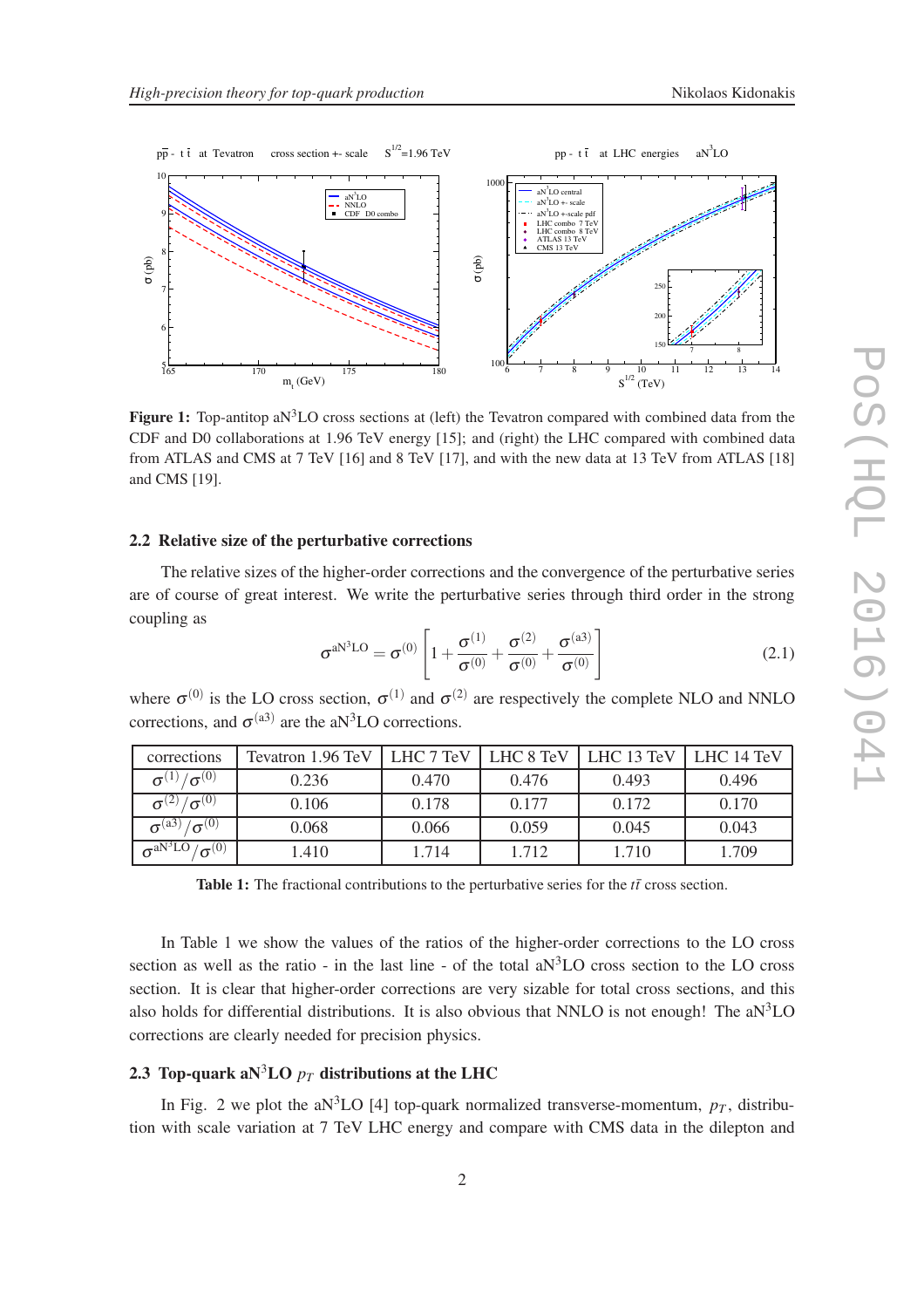

Figure 2: The aN<sup>3</sup>LO normalized top-quark  $p_T$  distributions at 7 TeV LHC energy compared with CMS dilepton (left) and lepton+jet (right) data [20].

lepton+jets channels, finding very good agreement in both cases. The inset plots highlight the large- $p_T$  region.



**Figure 3:** The aN<sup>3</sup>LO top-quark  $p<sub>T</sub>$  distribution (left) at the 8 TeV LHC compared with ATLAS boosted-top data [21], and the normalized  $p_T$  distribution (right) at the 13 TeV LHC compared with CMS [22] data.

In the left plot of Fig. 3 we show the aN<sup>3</sup>LO [4] top-quark  $p_T$  distribution at 8 TeV LHC energy and compare with boosted-top data from ATLAS; the right plot shows the normalized top-quark *p<sup>T</sup>* distribution at 13 TeV LHC energy compared with CMS data.

# 2.4 Top-quark a $N^3LO$  rapidity distributions at the LHC

In Fig. 4 we plot the aN ${}^{3}$ LO [4] top-quark normalized rapidity distribution at 7 TeV LHC energy and compare with CMS data in the dilepton and lepton+jet channels, finding excellent agreement between theory and data in both channels.

In Fig. 5 we plot the aN<sup>3</sup>LO [4] top-quark normalized rapidity distribution at 8 TeV (left plot) and 13 TeV (right plot) LHC energies, and we compare with CMS data and find excellent agreement between theory and data at both energies.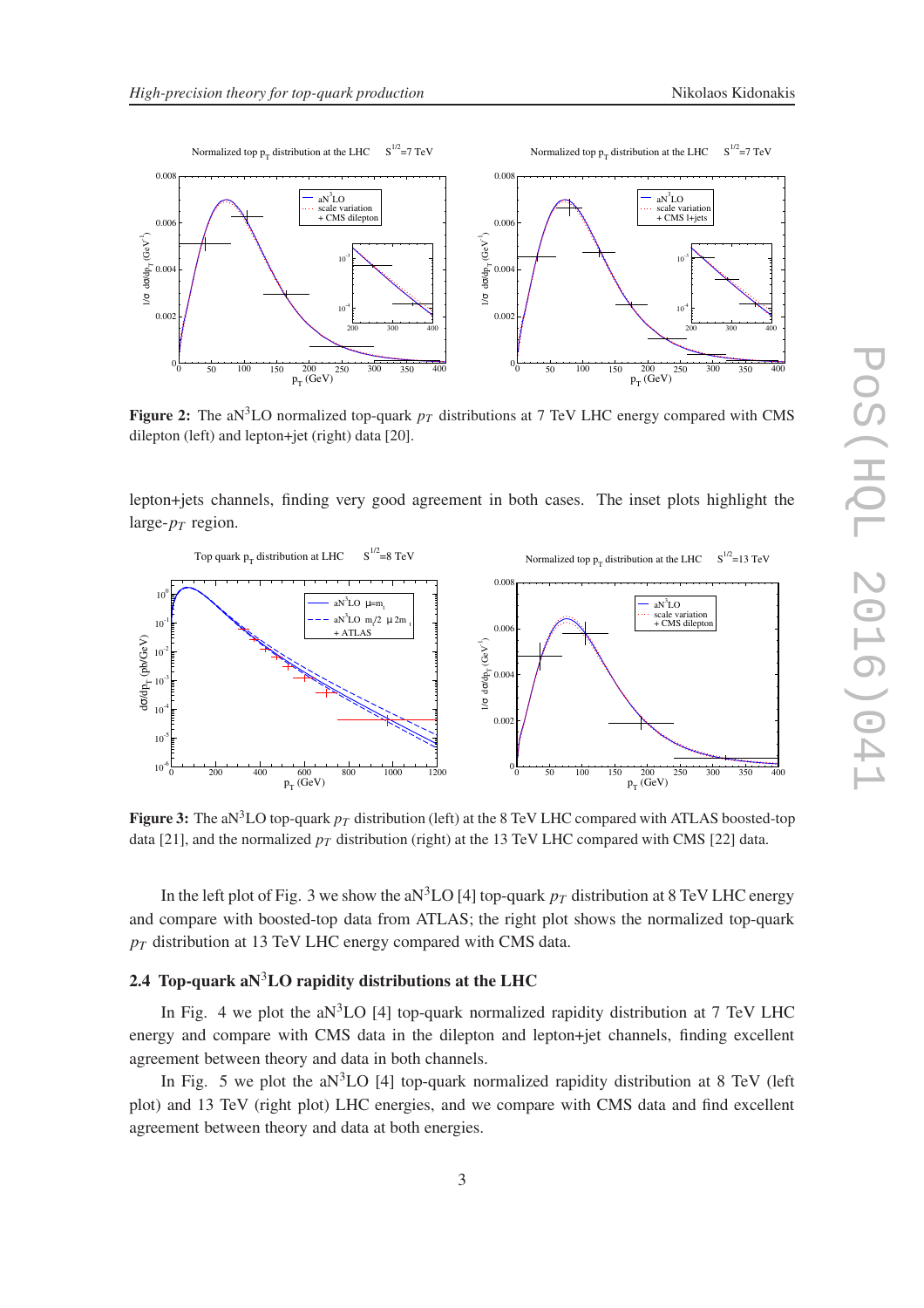



Figure 4: The aN<sup>3</sup>LO normalized top-quark rapidity distributions at 7 TeV LHC energy compared with CMS dilepton (left) and lepton+jet (right) data [20].



**Figure 5:** The aN<sup>3</sup>LO normalized top-quark rapidity distribution (left) at the 8 TeV LHC compared with CMS data [23] and (right) at the 13 TeV LHC compared with CMS [24] data.

# 2.5 Top-quark aN<sup>3</sup>LO  $p_T$  and rapidity distributions and  $A_{FB}$  at the Tevatron

In the left plot of Fig. 6 we plot the aN<sup>3</sup>LO [4] top-quark  $p_T$  distribution with scale variation at 1.96 TeV Tevatron energy and find very good agreement with D0 data.

The top forward-backward asymmetry at the Tevatron,  $A_{FB} = [\sigma(y_t > 0) - \sigma(y_t < 0)]/[\sigma(y_t > 0)]$  $(0) + \sigma(y_t < 0)$ , takes the aN<sup>3</sup>LO [5] QCD value -including EW corrections- of  $(10.0 \pm 0.6)\%$  in the  $t\bar{t}$  frame. We note that the corrections are large: the aN<sup>3</sup>LO/NNLO ratio is 1.05.

The top differential asymmetry  $A_{FB}^{bin} = [\sigma_{bin}^{+}(\Delta y) - \sigma_{bin}^{-}(\Delta y)]/[\sigma_{bin}^{+}(\Delta y) + \sigma_{bin}^{-}(\Delta y)]$ , with  $\Delta y =$  $y_t - y_{\bar{t}}$ , is shown at aN<sup>3</sup>LO [5] in the right plot of Fig. 6 and compared to CDF and D0 data.

# 3. Single-top production

We continue with single-top production which can proceed through *t*-channel processes,  $q b \rightarrow$  $q't$  and  $\bar{q}b \to \bar{q}'t$ ; *s*-channel processes,  $q\bar{q}' \to \bar{b}t$ ; and associated *tW* production,  $bg \to tW^-$ .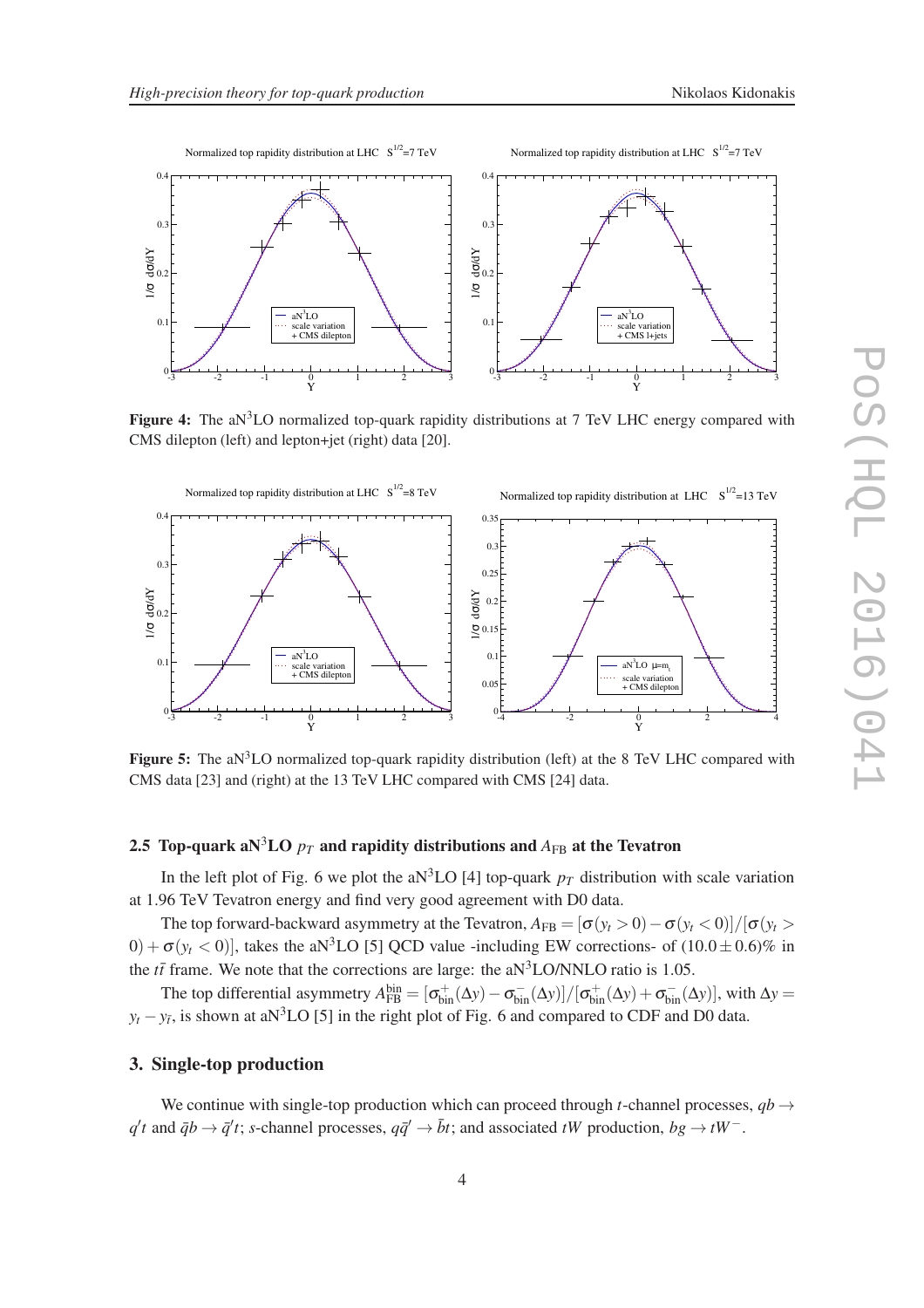

Figure 6: The aN<sup>3</sup>LO top-quark  $p_T$  distribution at 1.96 TeV Tevatron energy compared with D0 [25] data (left); and the aN<sup>3</sup>LO differential  $A_{FB}$  compared with CDF [26] and D0 [27] data.

aNNLO single-top cross sections  $+$ -scale pdf m  $_{t}$ =172.5 GeV



Figure 7: Single-top aNNLO cross sections at the LHC compared to *t*-channel data from CDF/D0 combination [28] at 1.96 TeV, ATLAS [29] and CMS [30] at 7 TeV, ATLAS/CMS combination [31] at 8 TeV, and ATLAS [32] and CMS [33] at 13 TeV; *s*-channel data from ATLAS [34] and CMS [35] at 8 TeV; and *tW*-channel data from ATLAS [36] and CMS [37] at 7 TeV, and ATLAS/CMS combination [38] at 8 TeV.

The aNNLO single-top cross sections as functions of LHC energy are shown in Fig. 7. As can be clearly seen, there is excellent agreement of theory [6, 7, 8] with data for all three channels.

#### 3.1 Single-top *t*-channel production at aNNLO

The aNNLO [8] single-top and single-antitop *t*-channel cross sections at the current 13 TeV LHC energy with  $m_t = 173.3$  GeV are, respectively,  $136^{+3}_{-1} \pm 3$  and  $82^{+2}_{-1} \pm 2$  pb. The errors indicated are from scale variation and pdf uncertainties from the MSTW2008 NNLO pdf at 90% CL.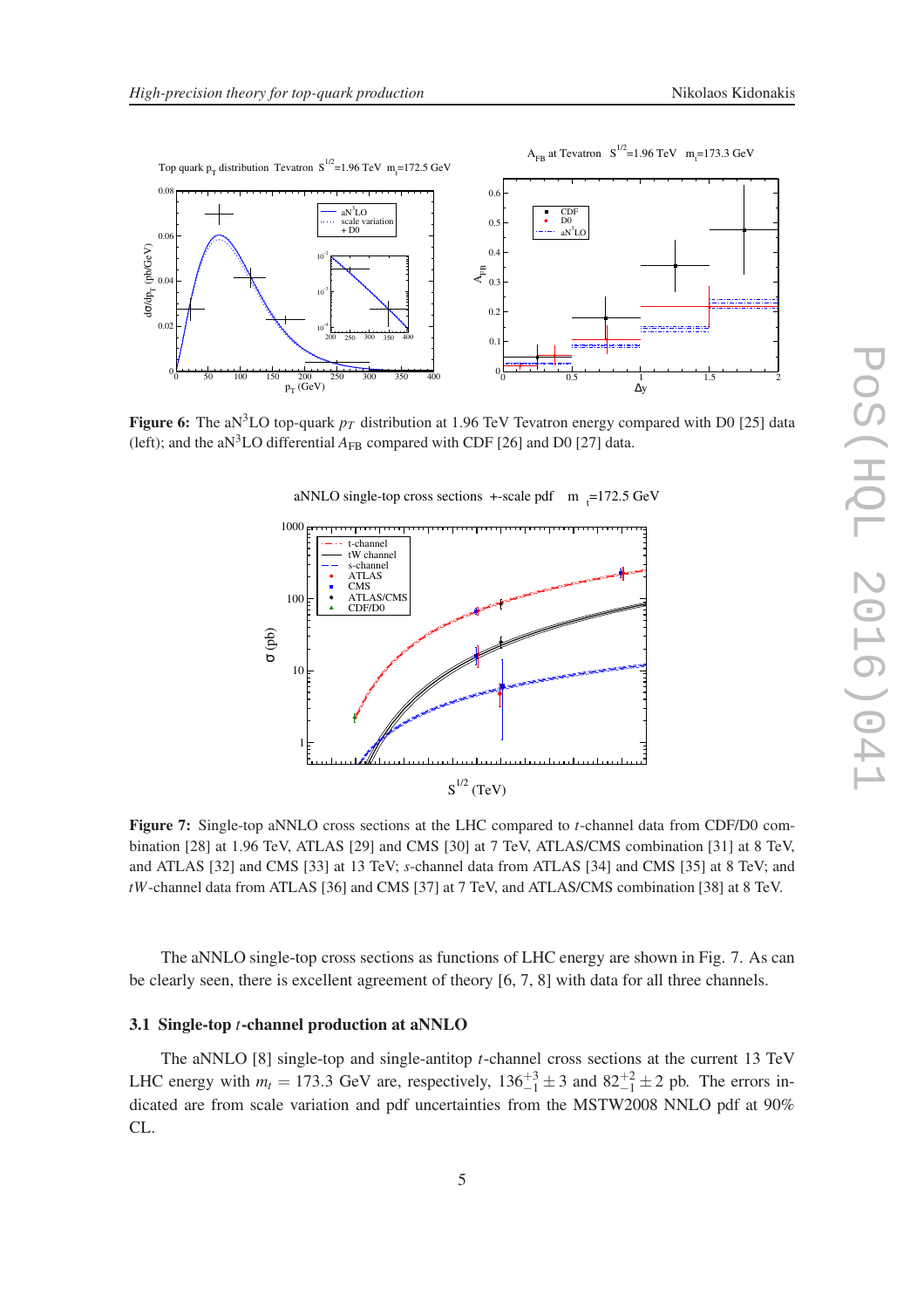

Figure 8: aNNLO *t*-channel top (left) and antitop (right)  $p_T$  distributions at LHC energies.

The aNNLO [9, 10] top and antitop  $p_T$  distributions in the *t*-channel at 7, 8, 13, and 14 TeV LHC energies are shown in Fig. 8.



**Figure 9:** aNNLO *t*-channel normalized (left) top  $p<sub>T</sub>$  distribution compared with CMS data [39] at 8 TeV and (right) top+antitop  $p<sub>T</sub>$  distribution compared with CMS data [40] at 13 TeV.

Some *t*-channel aNNLO normalized *p<sup>T</sup>* distributions at 8 and 13 TeV energies at the LHC are shown in Fig. 9 and compared with CMS data.

## 3.2 Single-top *s*-channel production at aNNLO

The aNNLO [6] single-top and single-antitop *s*-channel cross sections at the current 13 TeV LHC energy with  $m_t = 173.3$  GeV are, respectively,  $7.07 \pm 0.13_{-0.22}^{+0.24}$  and  $4.10 \pm 0.05_{-0.16}^{+0.14}$  pb.

The aNNLO [10] top and antitop  $p_T$  distributions in the *s*-channel at 7, 8, 13, and 14 TeV LHC energies and at 1.96 TeV Tevatron energy are shown in Fig. 10.

#### 3.3 *tW*− production at aNNLO

The aNNLO [7]  $tW^-$  cross section at the current 13 TeV LHC energy with  $m_t = 173.3$  GeV is  $35.2 \pm 0.9^{+1.6}_{-1.7}$  pb. The cross section for  $\bar{t}W^+$  is the same.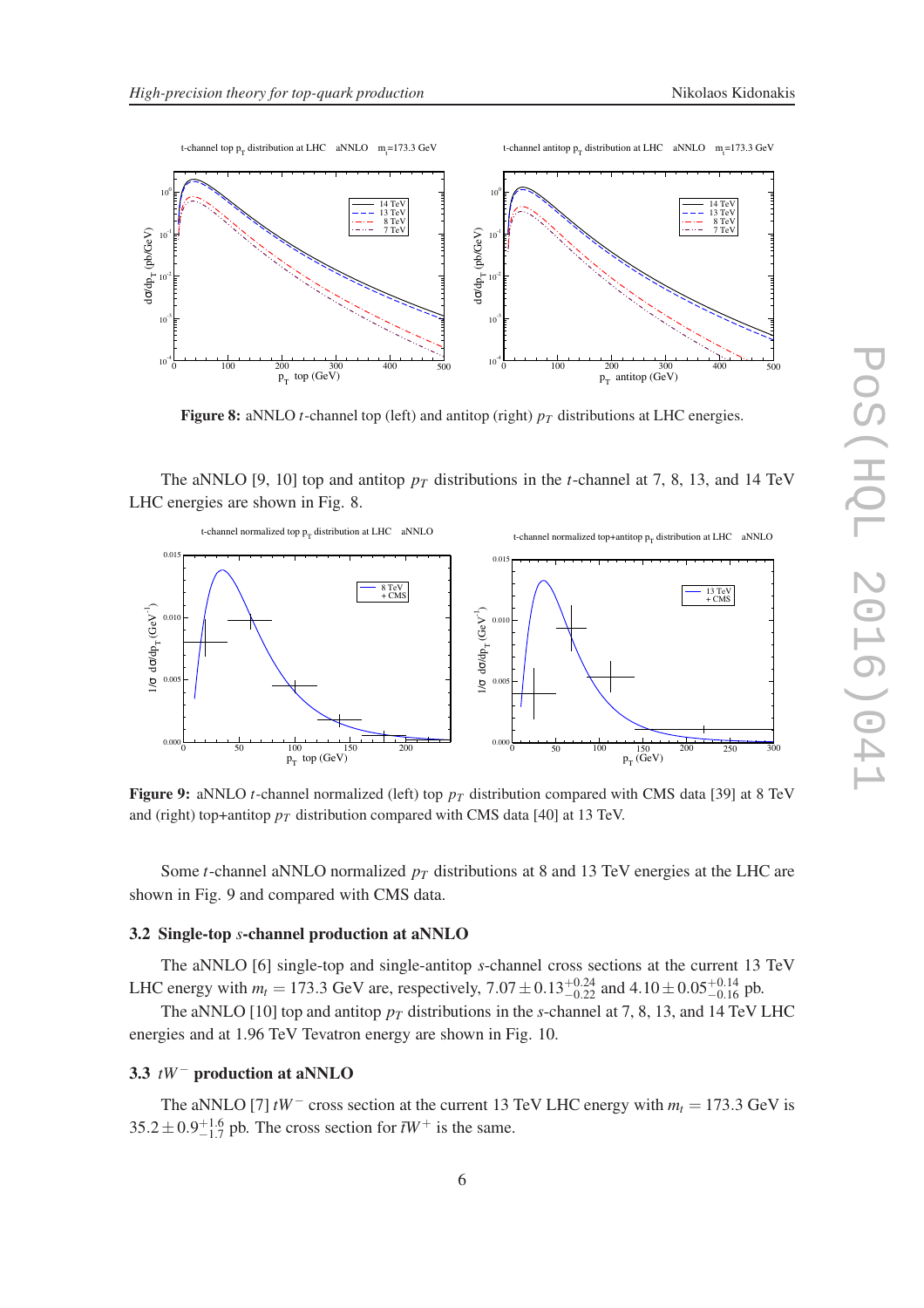

Figure 10: aNNLO *s*-channel top (left) and antitop (right)  $p<sub>T</sub>$  distributions at LHC and Tevatron energies.



Figure 11: aNNLO top *p<sup>T</sup>* (left) and rapidity (right) distributions in *tW*<sup>−</sup> production at LHC energies.

The aNNLO [10] top *p<sup>T</sup>* distributions in *tW*<sup>−</sup> production at LHC energies are shown in the left plot of Fig. 11 together with new results for the rapidity distributions in the right plot.

# 4. *tH*− production at aNNLO

We next present aNNLO [11] results for charged Higgs production in association with a top quark at LHC energies, using MMHT2014 NNLO pdf [41].

In Fig. 12 we plot the aNNLO [11] cross sections at various LHC energies as functions of the charged Higgs mass, and also the associated *K* factors at 13 TeV energy.

In Fig. 13 we plot the aNNLO [11] normalized top-quark  $p_T$  and rapidity distributions at LHC energies for a charged Higgs mass of 300 GeV.

# 5. Top production via anomalous couplings

Single-top production may proceed via anomalous couplings in theories beyond the Standard Model. Soft-gluon corrections for top production via anomalous gluon couplings were calculated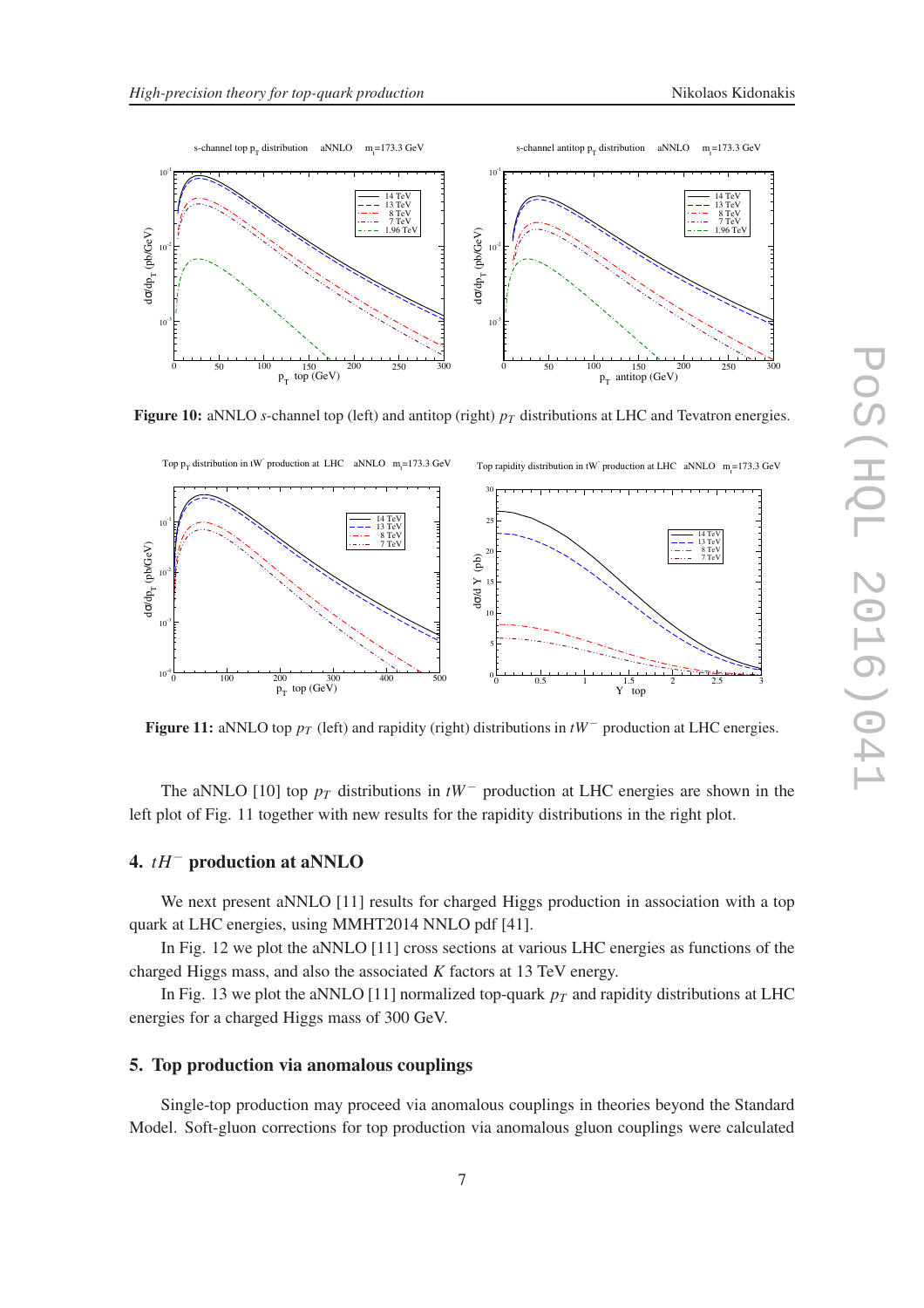



Figure 12: aNNLO cross sections at LHC energies (left) and *K*-factors at 13 TeV (right) for *tH*− production.



Figure 13: aNNLO top *p<sup>T</sup>* (left) and rapidity (right) distributions in *tH*<sup>−</sup> production at LHC energies.

through aNNLO in [12]. For processes  $gu \rightarrow tg$  via anomalous  $t-u-g$  couplings, the soft-gluon corrections are significant in enhancing the cross section and reducing the scale dependence.

### References

- [1] J. Wagner-Kuhr, *Experimental Studies of Top Quark Production*, arXiv:1606.02936 [hep-ex].
- [2] V. Del Duca and E. Laenen, *Top physics at the LHC*, *Int. J. Mod. Phys. A* 30, 1530063 (2015) [arXiv:1510.06690 [hep-ph]].
- [3] N. Kidonakis, *NNNLO soft-gluon corrections for the top-antitop pair production cross section*, *Phys. Rev. D* 90, 014006 (2014) [arXiv:1405.7046 [hep-ph]].
- [4] N. Kidonakis, *NNNLO soft-gluon corrections for the top-quark p<sup>T</sup> and rapidity distributions*, *Phys. Rev. D* 91, 031501(R) (2015) [arXiv:1411.2633 [hep-ph]].
- [5] N. Kidonakis, *The top quark forward-backward asymmetry at approximate N*3*LO*, *Phys. Rev. D* 91, 071502(R) (2015) [arXiv:1501.01581 [hep-ph]].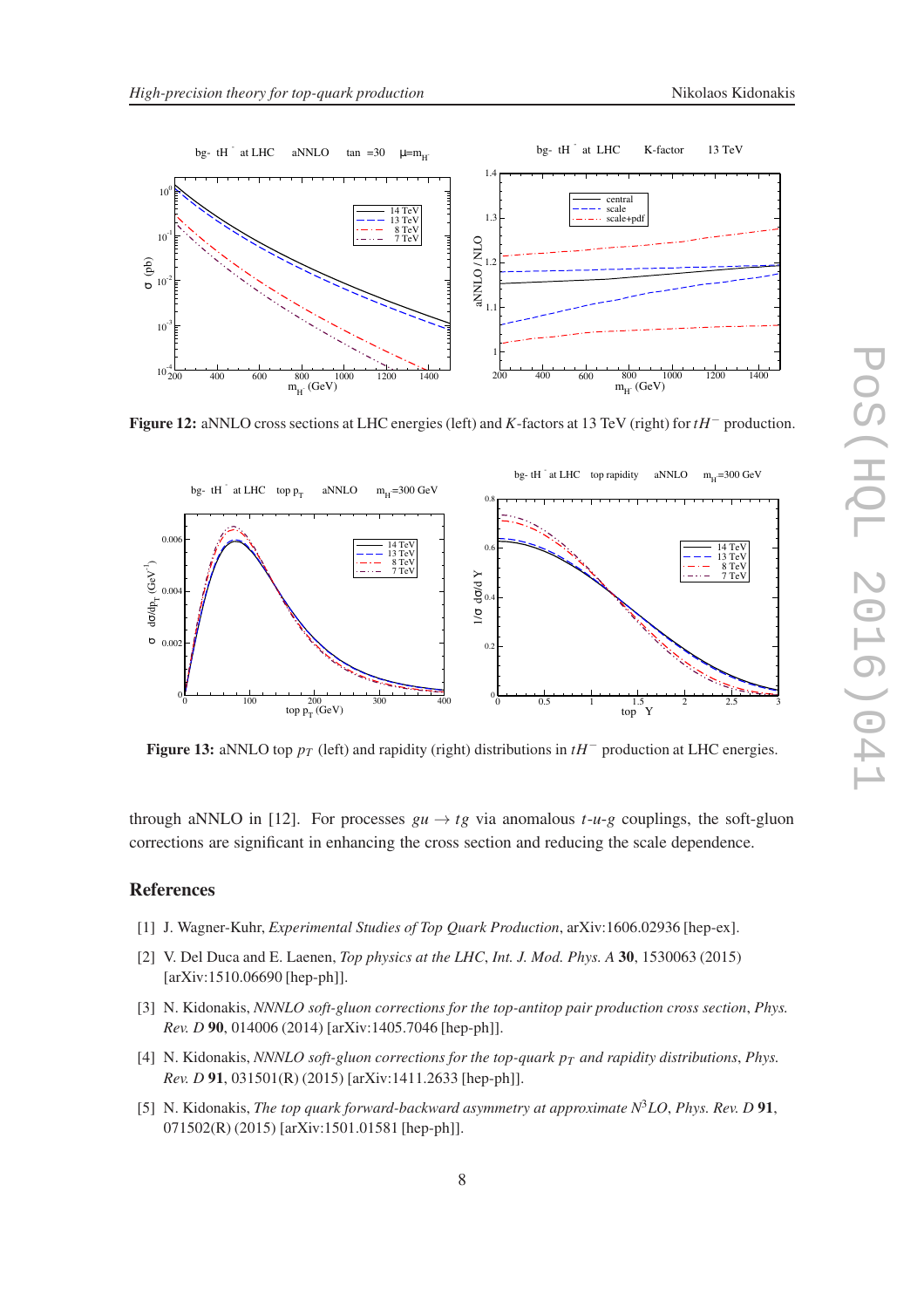- [6] N. Kidonakis, *NNLL resummation for s-channel single top quark production*, *Phys. Rev. D* 81, 054028 (2010) [arXiv:1001.5034 [hep-ph]].
- [7] N. Kidonakis, *Two-loop soft anomalous dimensions for single top quark associated production with a W<sup>−</sup> or H<sup>−</sup>, <i>Phys. Rev. D* **82**, 054018 (2010) [arXiv:1005.4451 [hep-ph]].
- [8] N. Kidonakis, *Next-to-next-to-leading-order collinear and soft gluon corrections for t-channel single top quark production*, *Phys. Rev. D* 83, 091503(R) (2011) [arXiv:1103.2792 [hep-ph]].
- [9] N. Kidonakis, *Top-quark transverse-momentum distributions in t-channel single-top production*, *Phys. Rev. D* 88, 031504(R) (2013) [arXiv:1306.3592 [hep-ph]].
- [10] N. Kidonakis, *Single-top transverse-momentum distributions at approximate NNLO*, *Phys. Rev. D* 93, 054022 (2016) [arXiv:1510.06361 [hep-ph]].
- [11] N. Kidonakis, *Charged Higgs production in association with a top quark at approximate NNLO*, *Phys. Rev. D* 94, 014010 (2016) [arXiv:1605.00622 [hep-ph]].
- [12] N. Kidonakis and E. Martin, *Soft-Gluon Corrections in FCNC Top-Quark Production via Anomalous Gluon Couplings*, *Phys. Rev. D* 90, 054021 (2014) [arXiv:1404.7488 [hep-ph]].
- [13] N. Kidonakis and B.D. Pecjak, *Top-quark production and QCD*, *Eur. Phys. J. C* 72, 2084 (2012) [arXiv:1108.6063 [hep-ph]].
- [14] A.D. Martin, W.J. Stirling, R.S. Thorne, and G. Watt, *Parton distributions for the LHC*, *Eur. Phys. J. C* 63, 189 (2009) [arXiv:0901.0002 [hep-ph]].
- [15] CDF and D0 collaborations, *Combination of measurements of the top-quark pair production cross section from the Tevatron Collider*, *Phys. Rev. D* 89, 072001 (2014) [arXiv:1309.7570[hep-ex]].
- [16] ATLAS and CMS Collaborations, *Combination of ATLAS and CMS top-quark pair cross-section measurements using proton-proton collisions at*  $\sqrt{s}$  = 7 *TeV*, ATLAS-CONF-2012-134, CMS PAS TOP-12-003.
- [17] ATLAS and CMS Collaborations, *Combination of ATLAS and CMS top quark pair cross section measurements in the e* $\mu$  *final state using proton-proton collisions at*  $\sqrt{s} = 8$  *TeV,* ATLAS-CONF-2014-054, CMS PAS TOP-14-016.
- [18] ATLAS Collaboration, *Measurement of the tt̄ production cross-section in pp collisions at*  $\sqrt{s} = 13$ *TeV using e*µ *events with b-tagged jets*, ATLAS-CONF-2015-033.
- [19] CMS Collaboration, *Measurement of the inclusive and differential tt production cross sections in lepton + jets final states at 13 TeV*, CMS-PAS-TOP-15-005.
- [20] CMS Collaboration, *Measurement of differential top-quark pair production cross sections in pp colisions at*  $\sqrt{s} = 7$  *TeV, Eur. Phys. J. C* 73, 2339 (2013) [arXiv:1211.2220 [hep-ex]].
- [21] ATLAS Collaboration, *Measurement of the differential cross-section of highly boosted top quarks as a* function of their transverse momentum in  $\sqrt{s} = 8$  TeV proton-proton collisions using the ATLAS *detector*, *Phys. Rev. D* 93, 032009 (2016) [arXiv:1510.03818 [hep-ex]].
- [22] CMS Collaboration, *First measurement of the differential cross section for tt production in the dilepton final state at*  $\sqrt{s} = 13$  *TeV*, CMS-PAS-TOP-15-010.
- [23] CMS Collaboration, *Measurement of the differential cross section for top quark pair production in pp collisions at*  $\sqrt{s} = 8$  *TeV, Eur. Phys. J. C* 75, 542 (2015) [arXiv:1505.04480 [hep-ex]].
- [24] CMS Collaboration, *Measurement of the differential cross section for tt production in the dilepton final state at*  $\sqrt{s} = 13$  *TeV*, CMS-PAS-TOP-16-011.